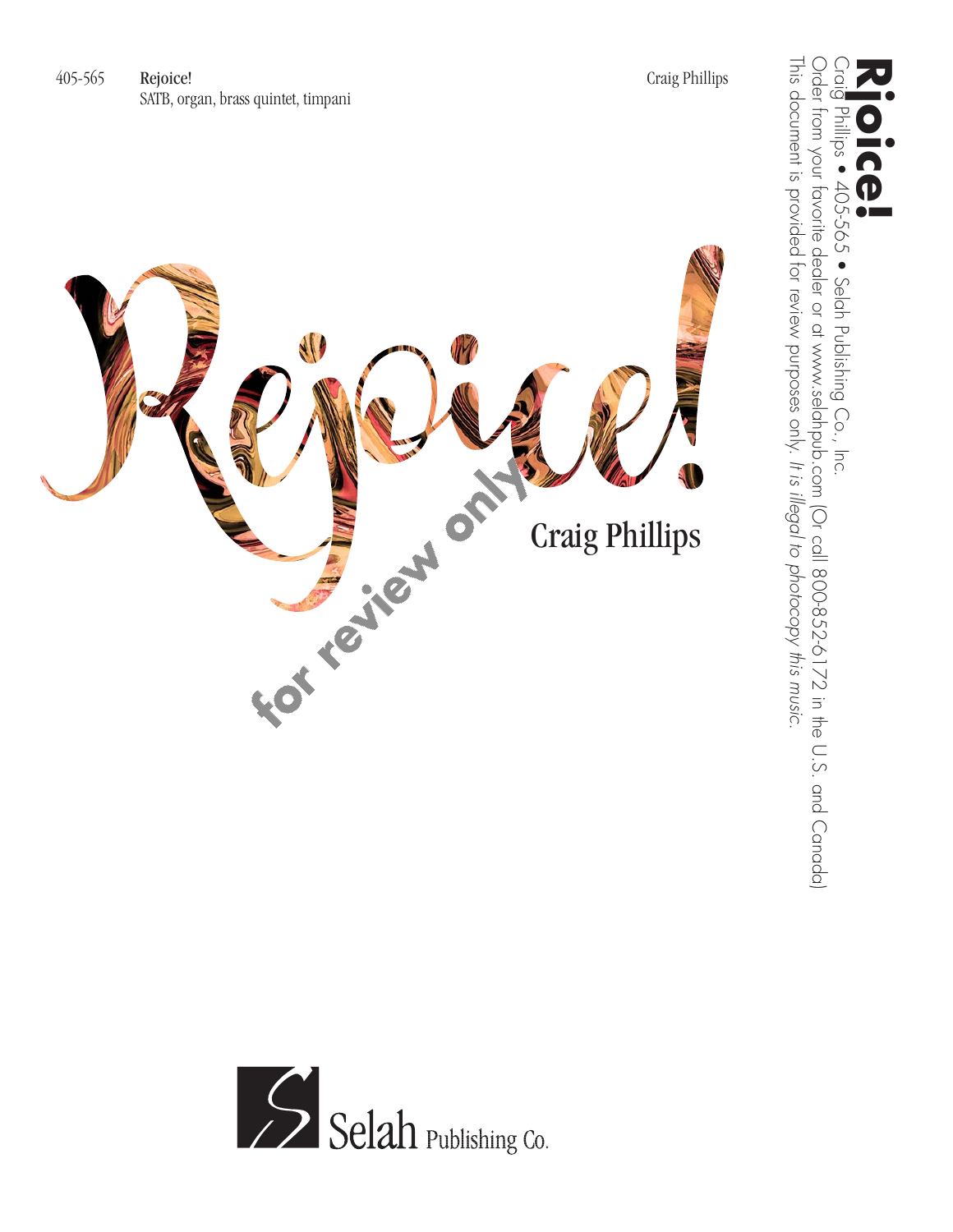Order from your favorite dealer or at www.selahpub.com (Or call 800-852-6172 in the U.S. and Canada) Order from your favorite dealer or at www.selahpub.com (Or call 800-852-6172 in the U.S. and Canada) **Rjoice!** Craig Phillips • 405-565 • Selah Publishing Co., Inc. This document is provided for review purposes only. It is illegal to photocopy this music. This document is provided for review purposes only. *It is illegal to photocopy this music.*

2

## Rejoice!

SATB, organ, brass quintet, timp.

from the *Exsultet* Craig Phillips









Full score and parts available separately (Selah, 405-566) Copyright © 2020 Selah Publishing Co., Inc. www.selahpub.com Printed in the U.S.A. on recycled paper. *It is illegal to photocopy this music.* 

2–Rejoice!–405-565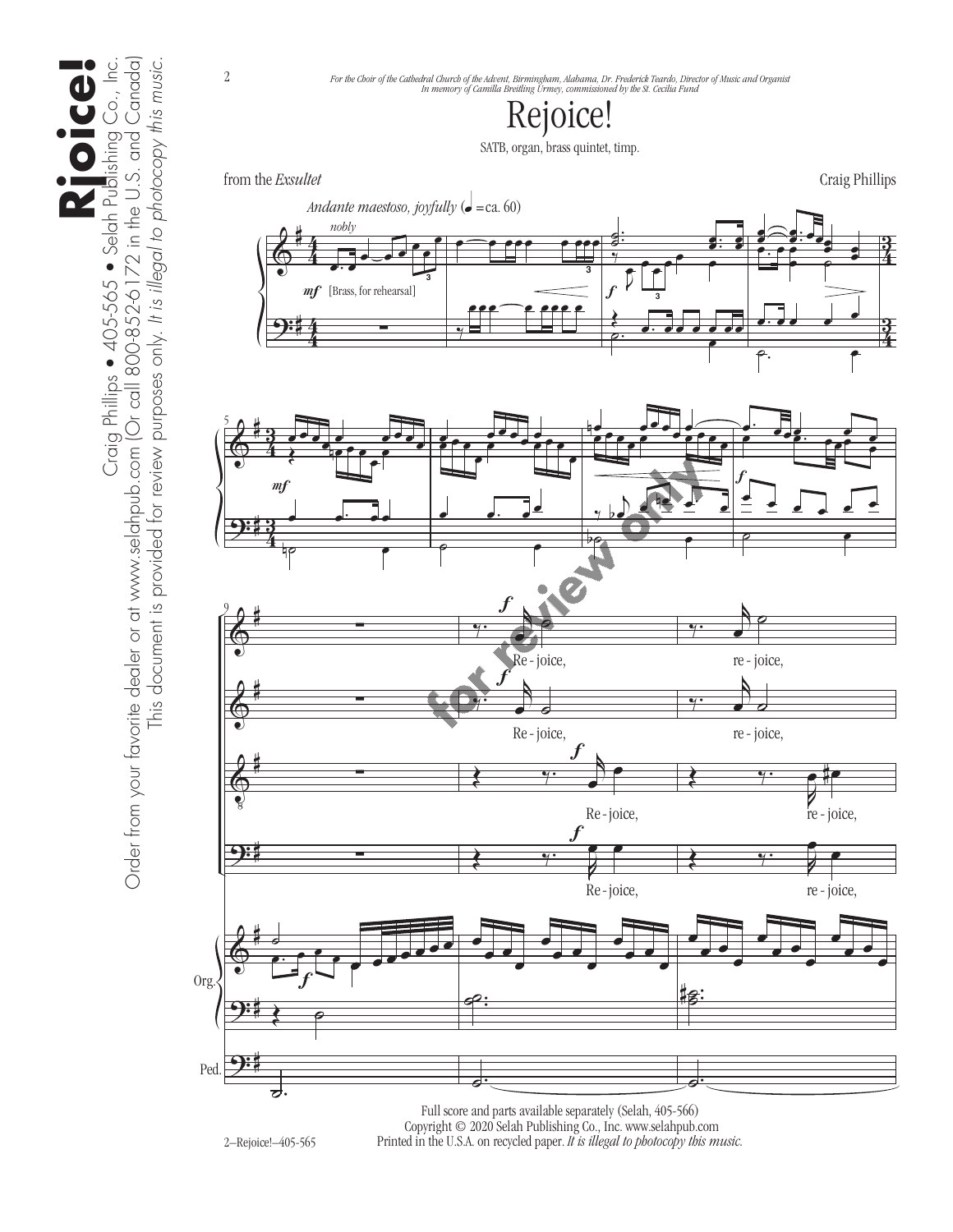

 $\begin{array}{c}\n\bigcap_{\alpha=1}^{\infty}$ Order from your favorite dealer or at www.selahpub.com (Or call 800-852-6172 in the U.S. and Canada) This document is provided for review purposes only. It is illegal to photocopy this music. This document is provided for review purposes only. Order from your favorite dealer or at www.selahpub.com (Or call 800-852-6172 in the U.S. and Canada) **CCP**<br>Craig Phillips • 405-565 • Selah Publishing Co., Inc.<br>Craig Phillips • 405-565 • Selah Publishing Co., Inc. Phillips ● 405-565 · Selah Publishing Co., Inc.  $\mathbf{P}$ ۸n *It is illegal to photocopy this music.*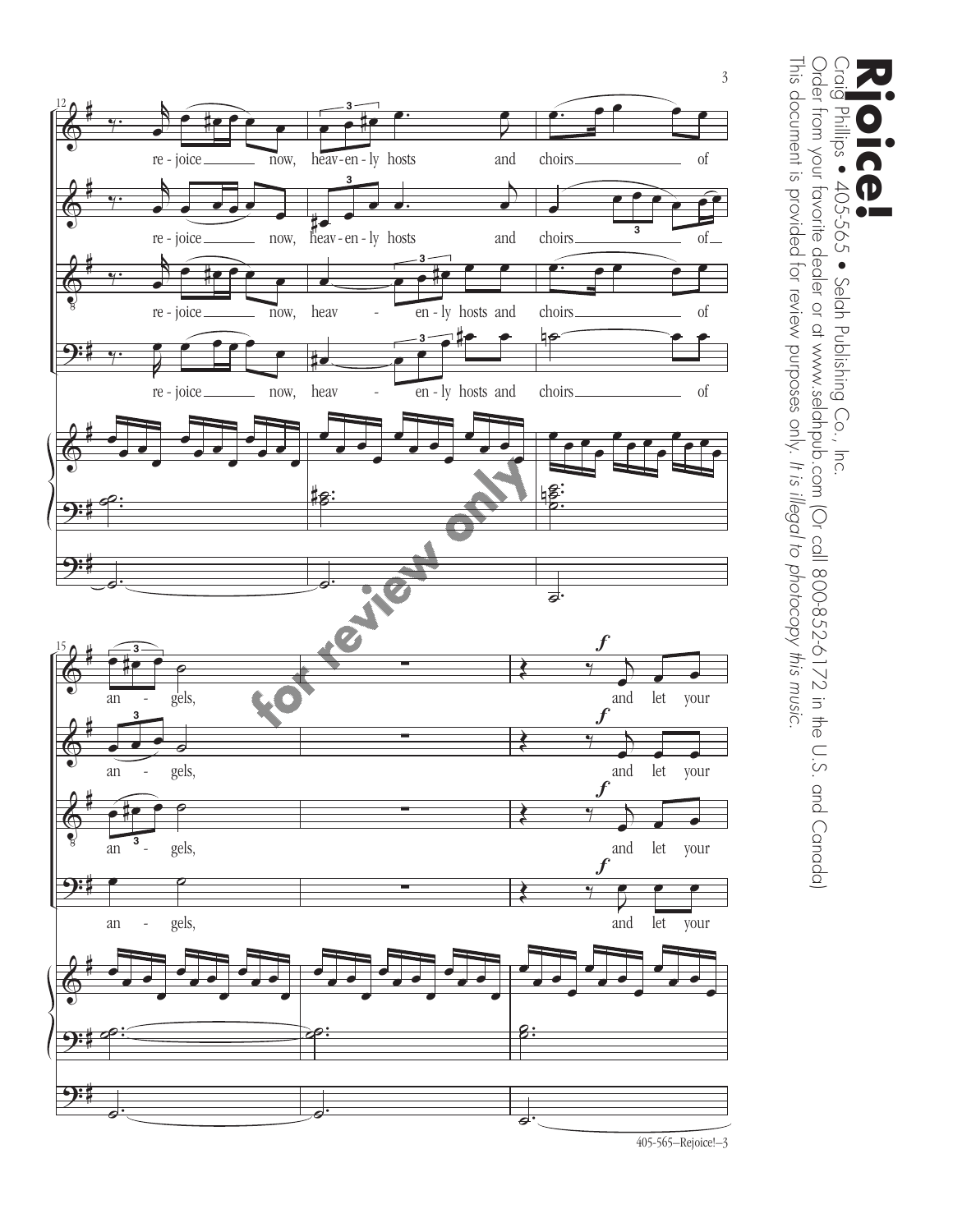Order from your favorite dealer or at www.selahpub.com (Or call 800-852-6172 in the U.S. and Canada)<br>Order from your favorite dealer or at www.selahpub.com (Or call 800-852-6172 in the U.S. and Canada) Order from your favorite dealer or at www.selahpub.com (Or call 800-852-6172 in the U.S. and Canada) This document is provided for review purposes only. It is illegal to photocopy this music. **Rjoice!** Craig Phillips • 405-565 • Selah Publishing Co., Inc. This document is provided for review purposes only. *It is illegal to photocopy this music.*



4–Rejoice!–405-565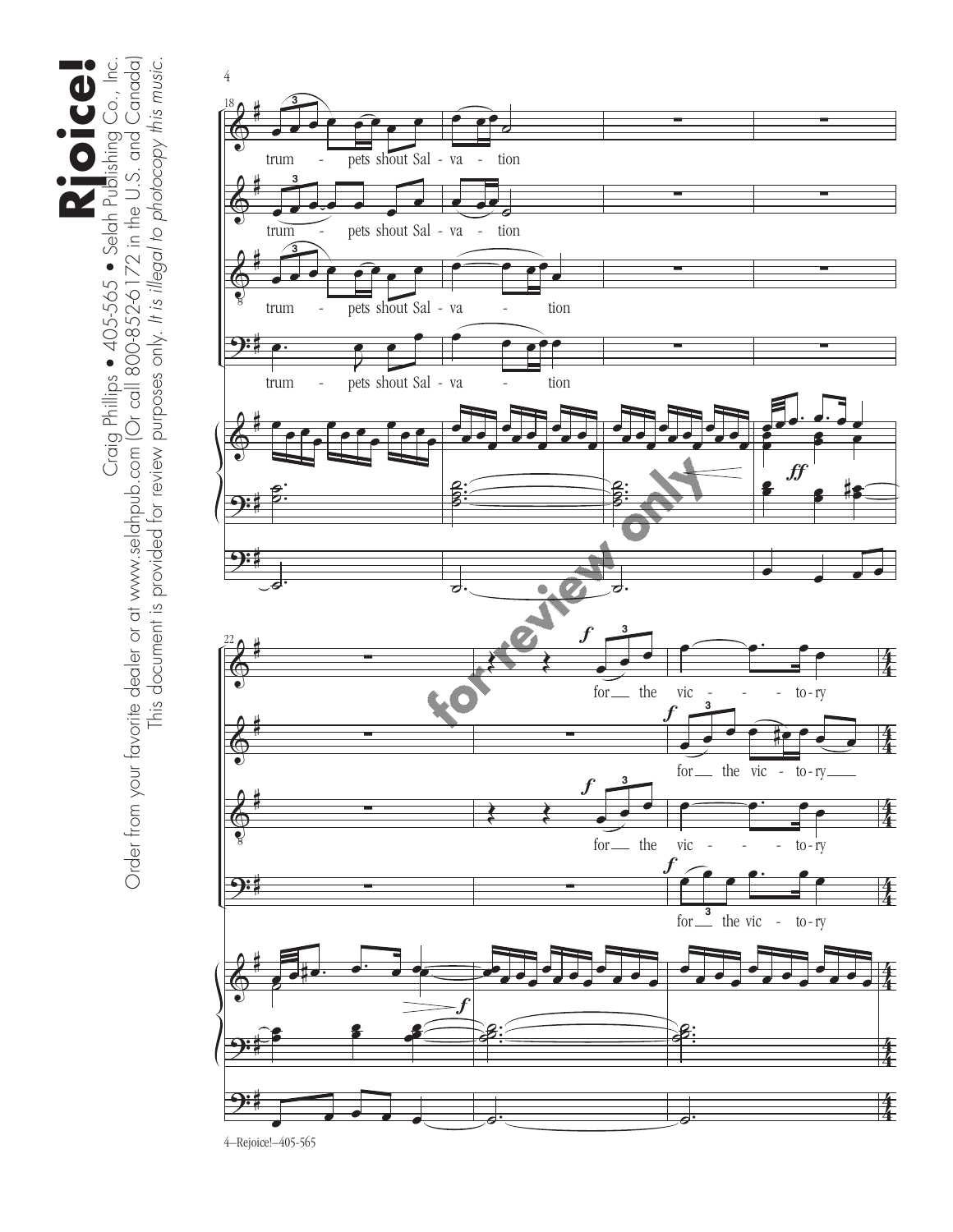

 $\begin{array}{c} 0 \\ \underline{0} \\ \underline{0} \end{array}$ Order from your favorite dealer or at www.selahpub.com (Or call 800-852-6172 in the U.S. and Canada) This document is provided for review purposes only. It is illegal to photocopy this music. This document is provided for review purposes only. Order from your favorite dealer or at www.selahpub.com (Or call 800-852-6172 in the U.S. and Canada) **CCP**<br>Craig Phillips • 405-565 • Selah Publishing Co., Inc.<br>Craig Phillips • 405-565 • Selah Publishing Co., Inc. Phillips • 405-565 · Selah Publishing Co., Inc.  $\overline{\mathbf{D}}$  $\bullet$   $\blacksquare$ *It is illegal to photocopy this music.*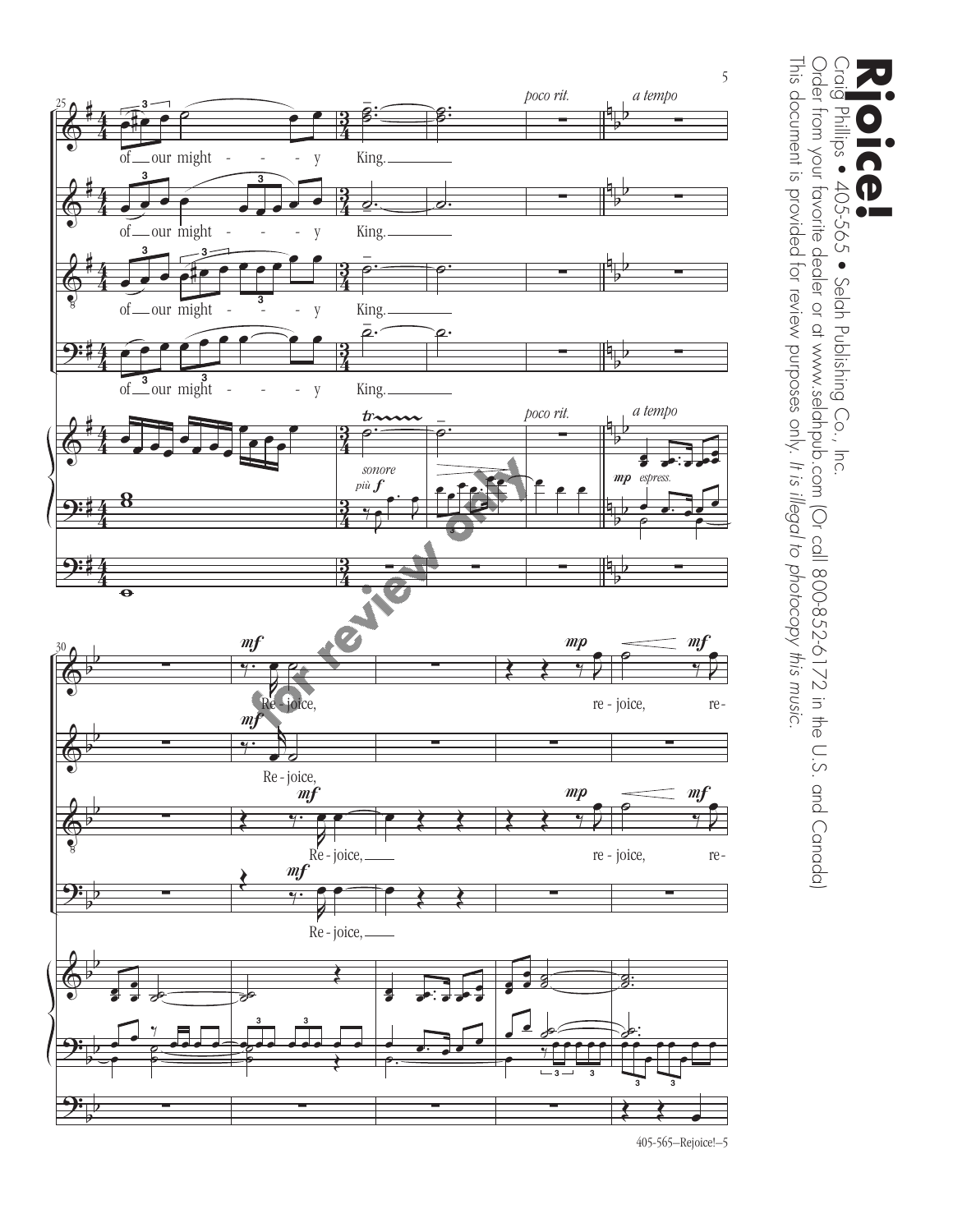Order from your favorite dealer or at www.selahpub.com (Or call 800-852-6172 in the U.S. and Canada) Order from your favorite dealer or at www.selahpub.com (Or call 800-852-6172 in the U.S. and Canada) This document is provided for review purposes only. It is illegal to photocopy this music. **Rjoice!** Craig Phillips • 405-565 • Selah Publishing Co., Inc. This document is provided for review purposes only. *It is illegal to photocopy this music.*



6–Rejoice!–405-565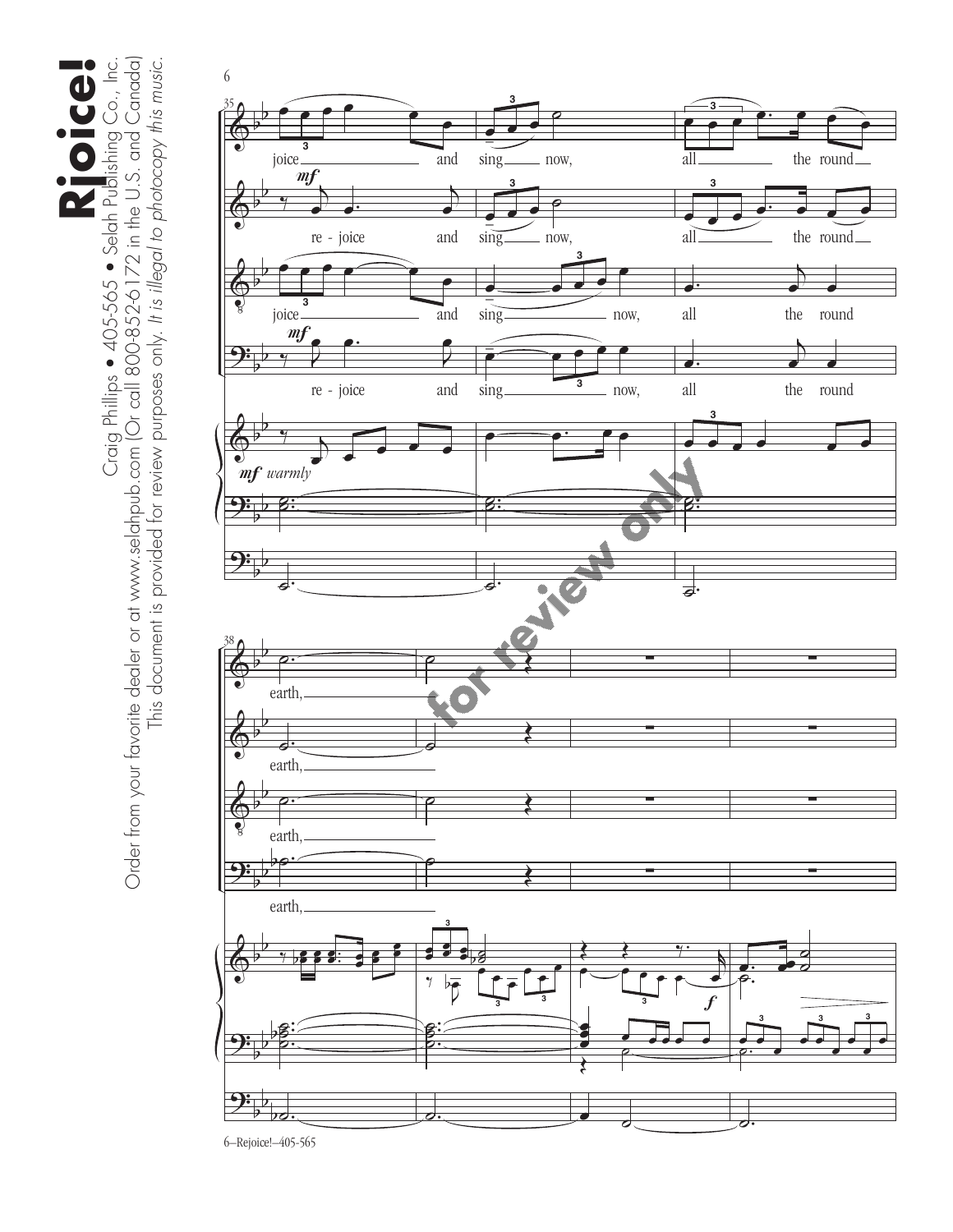

Order from your favorite dealer or at www.selahpub.com (Or call 800-852-6172 in the U.S. and Canada)  $\frac{1}{2}$ This document is provided for review purposes only. It is illegal to photocopy this music. This document is provided for review purposes only. Order from your favorite dealer or at www.selahpub.com (Or call 800-852-6172 in the U.S. and Canada) **CCP**<br>Craig Phillips • 405-565 • Selah Publishing Co., Inc.<br>Craig Phillips • 405-565 • Selah Publishing Co., Inc. cā No.  $\overline{\phantom{1}}$  soll 405-565 • Selah Publishing Co., Inc. *It is illegal to photocopy this music.*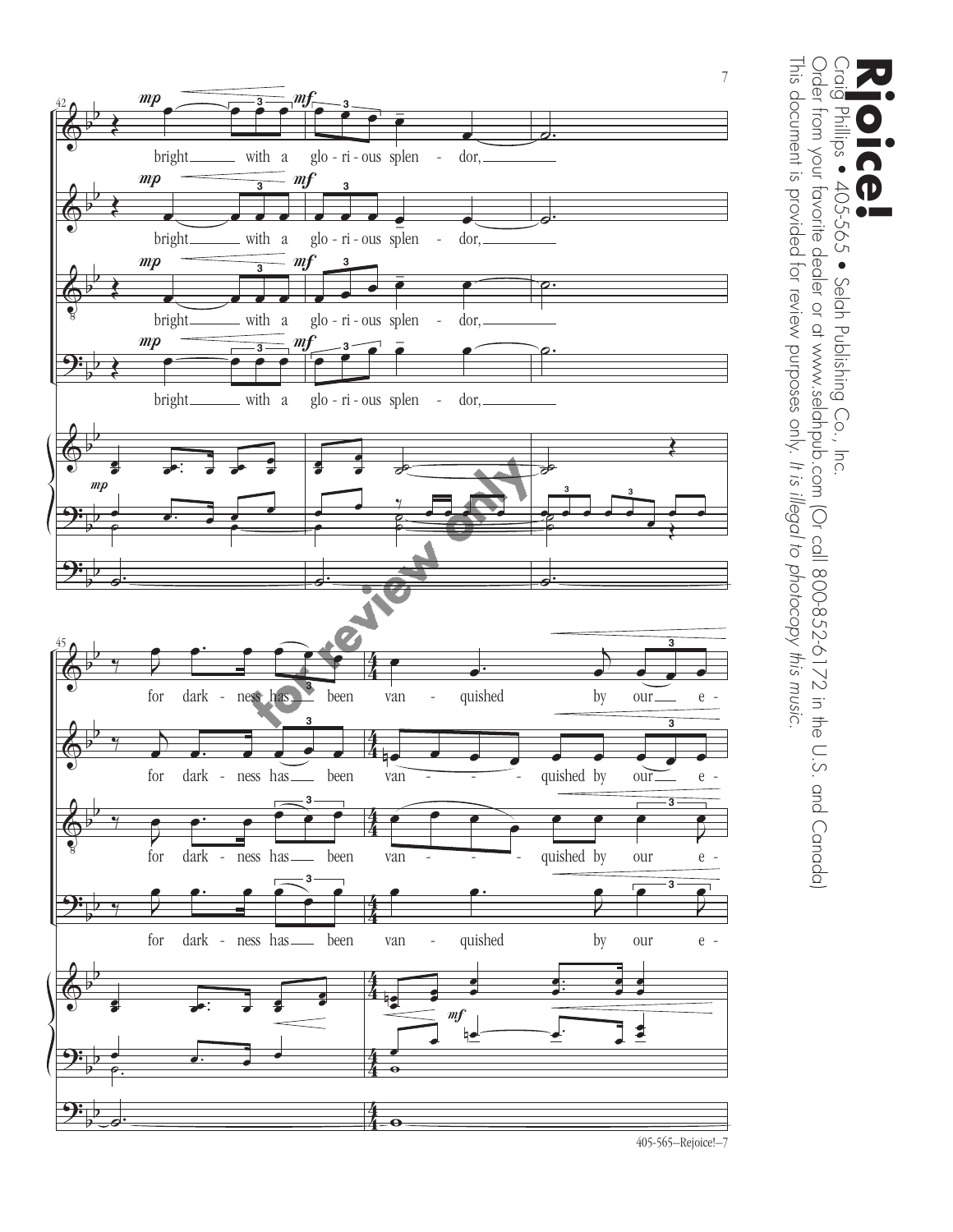Order from your favorite dealer or at www.selahpub.com (Or call 800-852-6172 in the U.S. and Canada) Order from your favorite dealer or at www.selahpub.com (Or call 800-852-6172 in the U.S. and Canada) This document is provided for review purposes only. It is illegal to photocopy this music. **Rjoice!** Craig Phillips • 405-565 • Selah Publishing Co., Inc. This document is provided for review purposes only. *It is illegal to photocopy this music.*

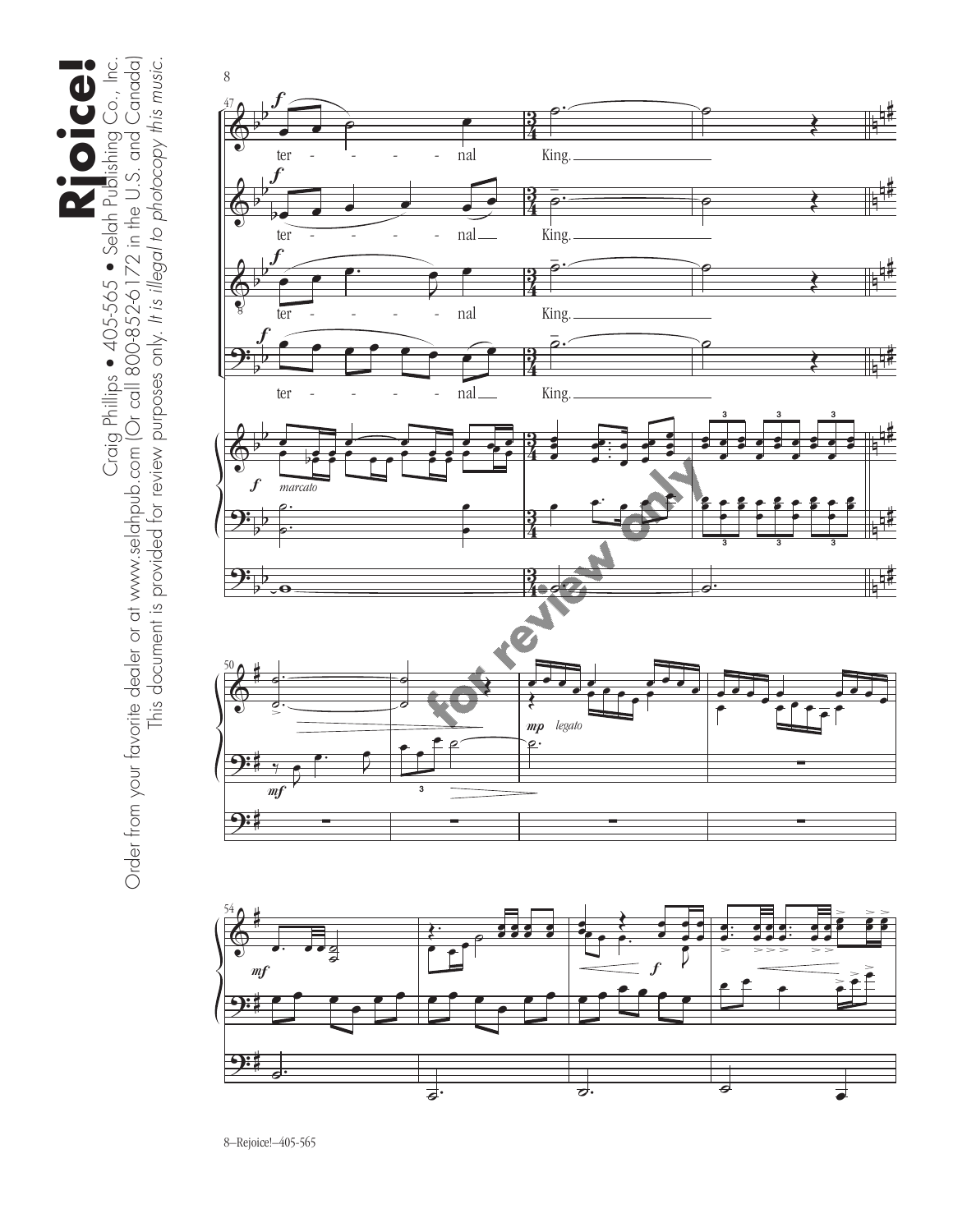

Crai<mark>g</mark> Phillips ● 405-565 ● Selah Publishing Co., Inc.<br>Order from your favorite dealer or at www.selahpub.com (Or call 800-852-6172 in the U.S. and Canada)  $\overline{Q}$ This document is provided for review purposes only. It is illegal to photocopy this music. This document is provided for review purposes only. Order from your favorite dealer or at www.selahpub.com (Or call 800-852-6172 in the U.S. and Canada) **CCP**<br>Craig Phillips • 405-565 • Selah Publishing Co., Inc.<br>Craig Phillips • 405-565 • Selah Publishing Co., Inc.  $\bullet$ *It is illegal to photocopy this music.*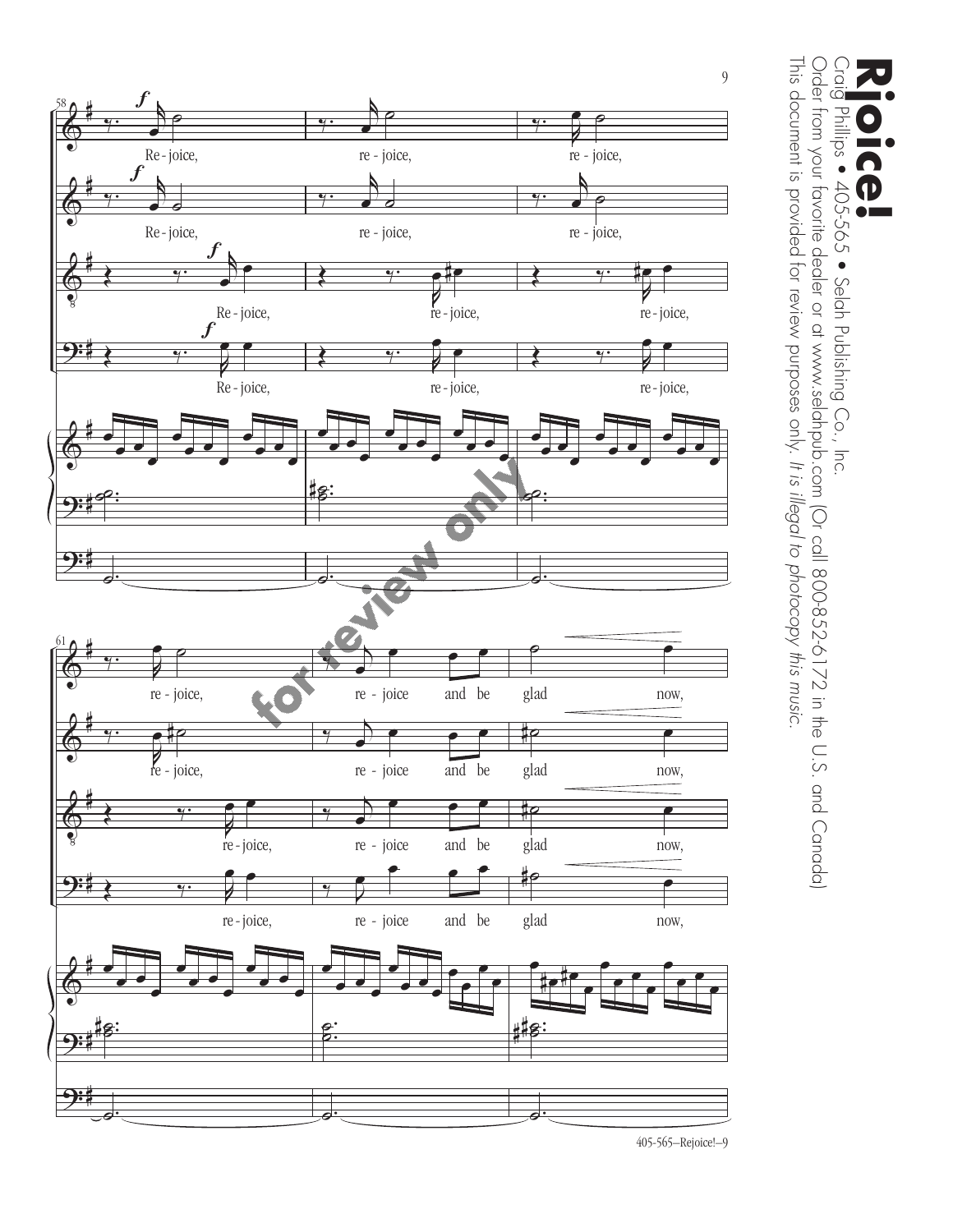Order from your favorite dealer or at www.selahpub.com (Or call 800-852-6172 in the U.S. and Canada)<br>Order from your favorite dealer or at www.selahpub.com (Or call 800-852-6172 in the U.S. and Canada) Order from your favorite dealer or at www.selahpub.com (Or call 800-852-6172 in the U.S. and Canada) This document is provided for review purposes only. It is illegal to photocopy this music. **Rjoice!** Craig Phillips • 405-565 • Selah Publishing Co., Inc. This document is provided for review purposes only. *It is illegal to photocopy this music.*

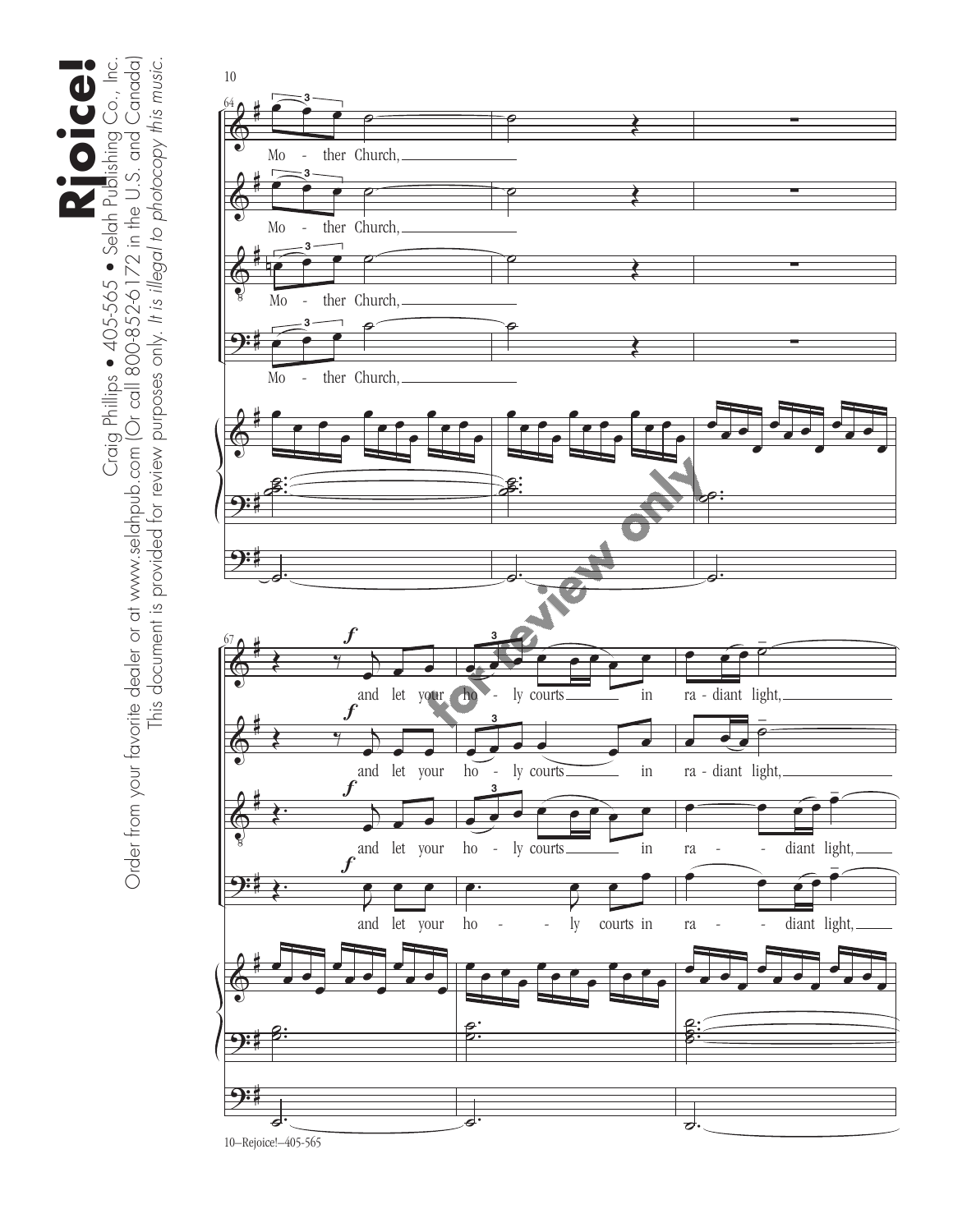

 $\begin{array}{c} 0.01 \\ 0.01 \\ -0.01 \end{array}$ Order from your favorite dealer or at www.selahpub.com (Or call 800-852-6172 in the U.S. and Canada) This document is provided for review purposes only. It is illegal to photocopy this music. This document is provided for review purposes only. Order from your favorite dealer or at www.selahpub.com (Or call 800-852-6172 in the U.S. and Canada) **CCP**<br>Craig Phillips • 405-565 • Selah Publishing Co., Inc.<br>Craig Phillips • 405-565 • Selah Publishing Co., Inc. Phillips • 405-565 · Selah Publishing Co., Inc.  $\bf P$  $\bullet$   $\blacksquare$ *It is illegal to photocopy this music.*